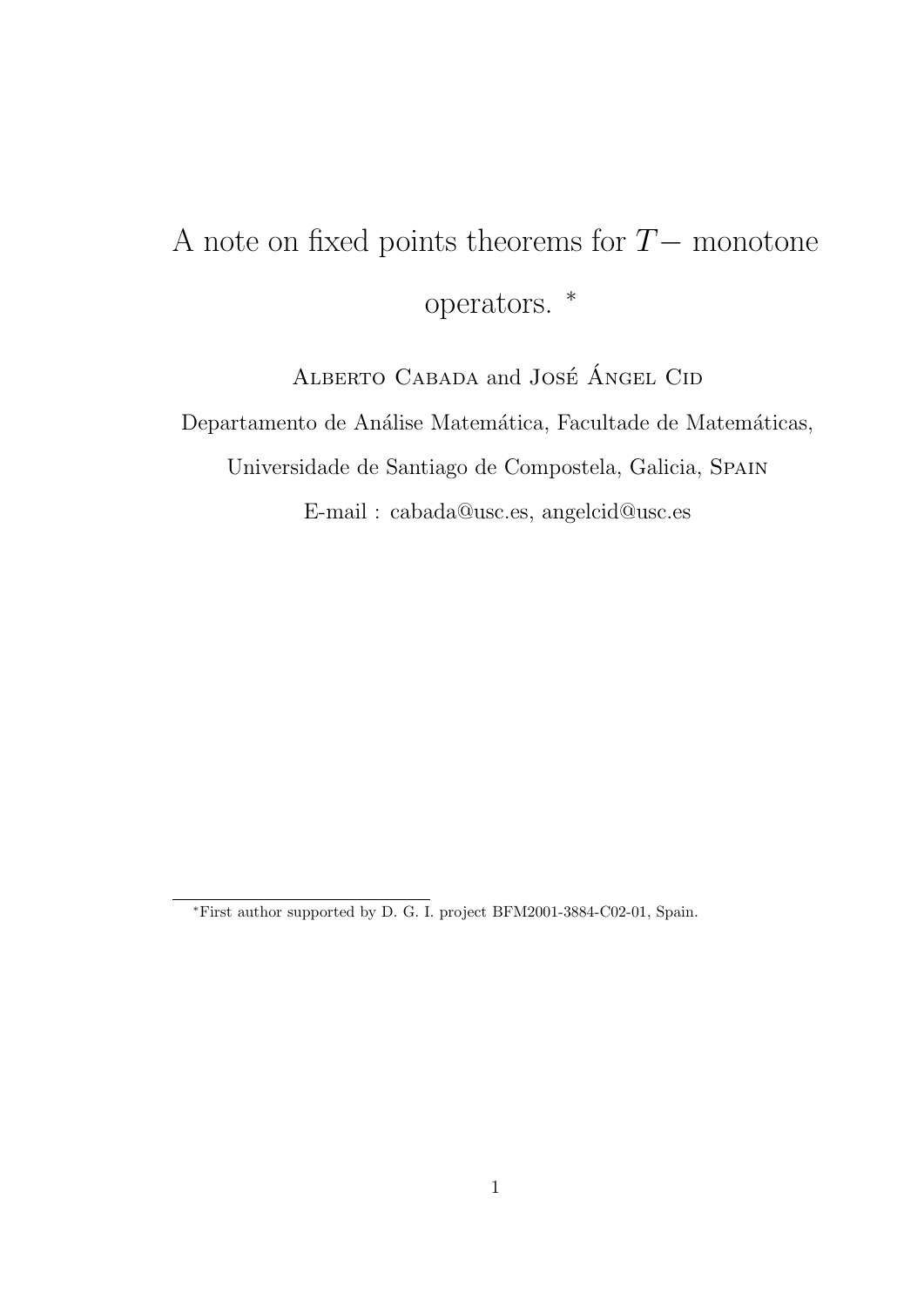Keywords and phrases:  $T-$  monotone operators, fixed point theorems, lower and upper solutions, Monotone iterative techniques.

#### AMS Mathematics Subject Classification: 47H10, 47H05, 47H07

Short Running Title: Fixed points theorems for T− monotone operators.

Mailing address: Alberto Cabada, Departamento de Análise Matemática, Facultade de Matemáticas, Universidade de Santiago de Compostela, 15782, Santiago de Compostela, Galicia Spain FAX number: 34 981 59 70 54 E–mail: cabada@usc.es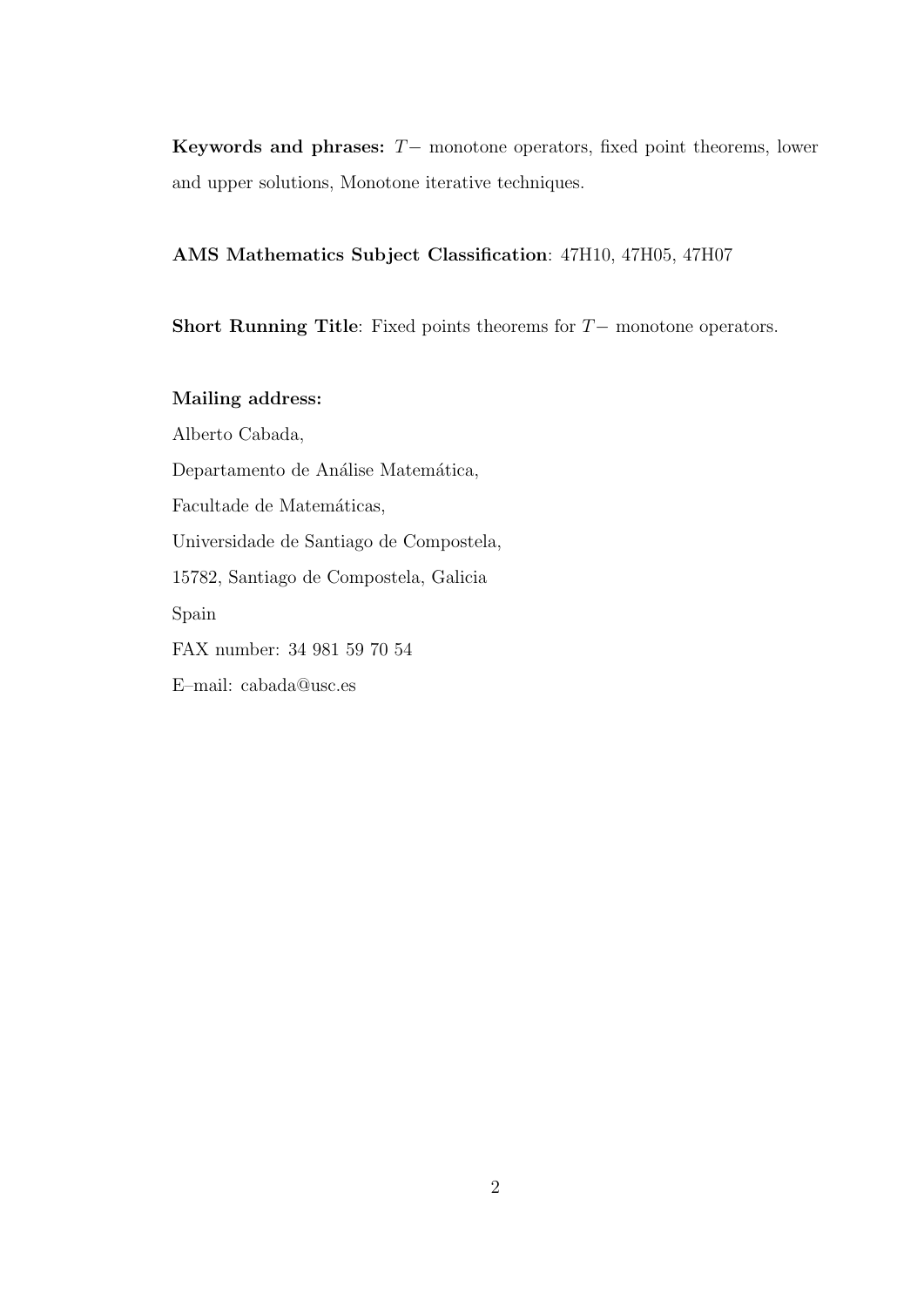#### Abstract

This paper contains two contributions of the theory of  $T$ –monotone operators introduced by Chen. First, we prove a new fixed point theorem for a discontinuous T–monotone mapping. After, we use this theory to obtain the solution of a classical continuous problem, for which the usual iterative methods fail.

## 1 Introduction

The concept of a T-monotone operator A, that is,  $A+T$  is nondecreasing, was introduced by Chen in [1], where he proves that the classical monotone method for nondecreasing and condensing maps is valid to this much larger class of operators. Later, Syau gave in  $[2]$  some new fixed points theorems for  $T$ –monotone operators.

In section 2 we use the generalized iterative technique for discontinuous monotone operators of Heikkilä and Lakshmikantham [3] to obtain the existence of extremal fixed points for discontinuous T–monotone operators improving some results of [2].

In section 3 we present an example which shows that the theory of  $T$ –monotone operators is applicable to an initial value problem for a first order differential equation, even when the classical monotone method and the Picard iterates fail to converge to its solution.

## 2 A new fixed point theorem

Let E be a real Banach space ordered by a cone K, i.e.  $x \leq y$  if and only if  $y - x \in K$ . The cone K is regular if every nondecreasing sequence which is order bounded from above is already convergent. We point out that the cone of almost everywhere nonnegative functions in the space  $L^p(\Omega)$ ,  $1 \leq p < \infty$ , with  $\Omega$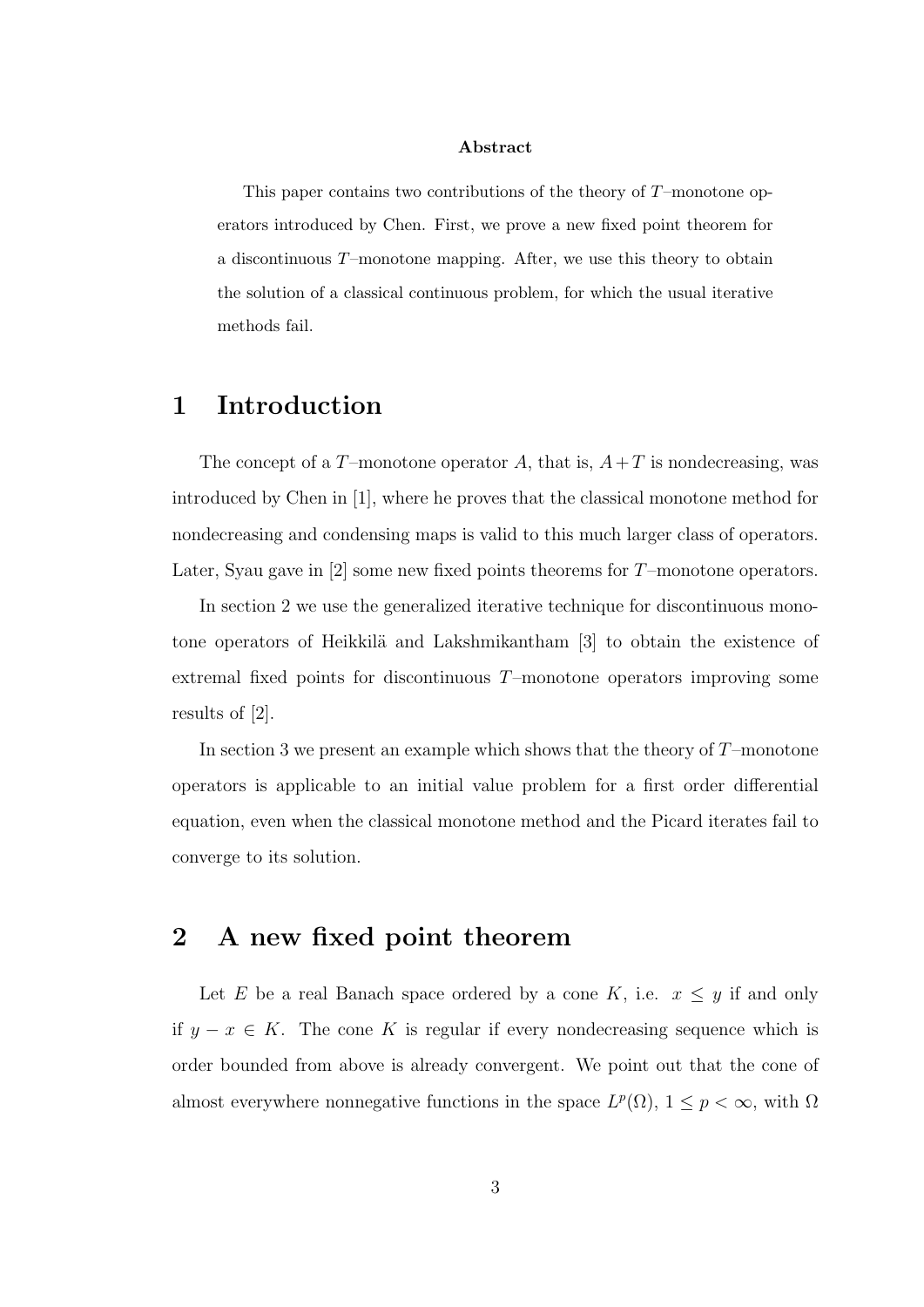an open and bounded set of  $\mathbb{R}^n$ , is regular. For more examples of Banach spaces with regular cone see section 5.8 in [3].

Let  $A: D \subset E \to E$  and  $T: E \to E$  be two operators. We say that A is a T-monotone operator if

$$
Ax - Ay \ge Ty - Tx, \quad x \ge y, \quad x, y \in D,
$$

that is, if operator  $A + T$  is nondecreasing in D.

Assume now that there is an operator  $T : E \to E$  satisfying:

- $(C1)$  T is nondecreasing in E, and
- (C2) There exists  $\lambda \in (0,1]$  such that  $\lambda I + T : E \to E$  is one to one and  $(\lambda I + T)^{-1}$ is nondecreasing in E.

Note that we do not impose to operator  $A$  and  $T$  to be continuous.

On the other hand, when operator T is linear, hypothesis  $(C1)$  and  $(C2)$  are conditions  $(T1)$  and  $(T2)$  in [1].

The proof of the next lemma, which is fundamental in our work, is similar to the ones given in lemmas 1, 3 and 4 of [1] and we omit it.

**Lemma 2.1** Let  $u_0, v_0 \in E$ ,  $u_0 \le v_0$ ,  $A : [u_0, v_0] \to E$  a  $T-$  monotone operator such that  $u_0 \leq Au_0$  and  $Av_0 \leq v_0$ . Moreover suppose that operator T satisfies conditions (C1) and (C2) for some  $\lambda \in (0,1]$  fixed. Then the following operator

$$
S := (\lambda I + T)^{-1} (\lambda A + T) : [u_0, v_0] \to E,
$$
\n(2.1)

satisfies that:

- i)  $x \in [u_0, v_0]$  and  $S x = x$  if and only if  $x \in [u_0, v_0]$  and  $A x = x$ .
- ii) S is nondecreasing in  $[u_0, v_0]$ .
- iii)  $S([u_0, v_0]) \subset [u_0, v_0]$ .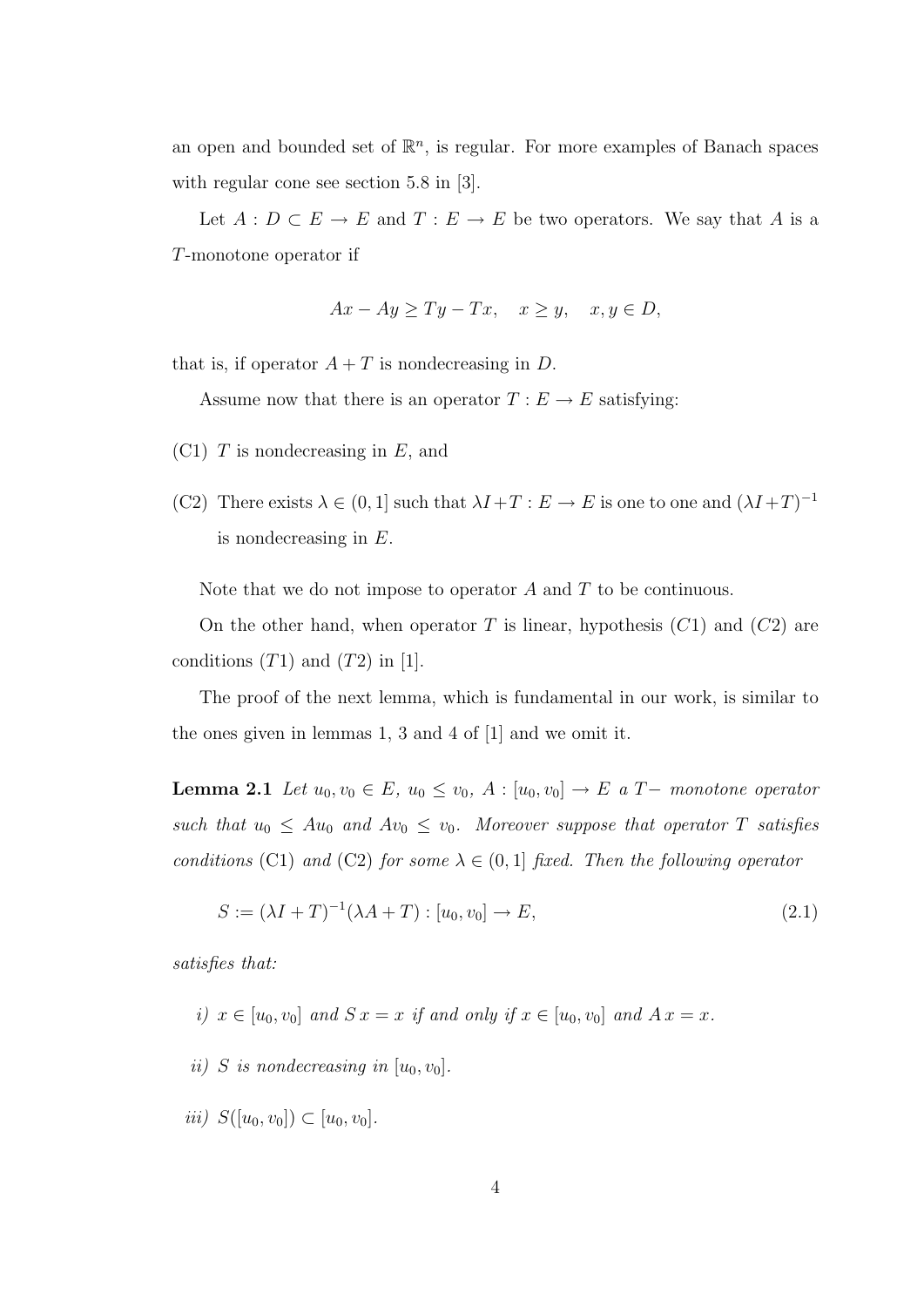Next theorem is the main result of this section and improves theorems 3.1 and 3.2 in [2].

**Theorem 2.2** Let K be a regular cone,  $u_0, v_0 \in E$ ,  $u_0 \leq v_0$ ,  $A : [u_0, v_0] \rightarrow E$  be T-monotone with  $u_0 \leq Au_0$  and  $Av_0 \leq v_0$ , and suppose that T satisfies (C1) and  $(C2)$ .

Then A has the minimal fixed point  $x_*$  and the maximal fixed point  $x^*$  in  $[u_0, v_0]$ , which are characterized by the following properties:

$$
x_* = \min \{ x \in [u_0, v_0] : Ax \le x \}, \ x^* = \max \{ x \in [u_0, v_0] : Ax \ge x \}. \tag{2.2}
$$

Moreover defining the sequences

$$
u^{0} = u_{0}, \ u^{m} = \lim_{n \to \infty} S^{n} u^{m-1} \quad and \quad v^{0} = v_{0}, \ v^{m} = \lim_{n \to \infty} S^{n} v^{m-1},
$$

for all  $m \in \mathbb{N}$ , where S is the operator defined in (2.1), we have that:

- a)  $u^0 \le u^m \le u^{m+1} \le x_* \le x^* \le v^{m+1} \le v^m \le v^0$  for all  $m \in \mathbb{N}$ .
- b)  $x_* = u^m$  if and only if  $u^m = Au^m$ . This holds if S is left continuous at  $u^m$ .
- c)  $x^* = v^m$  if and only if  $v^m = Av^m$ . This holds if S is right continuous at  $v^m$ .
- d) If S is left continuous, then  $x_* = u^1 = \lim_{n \to \infty} S^n u^0$ .
- e) If S is right continuous, then  $x^* = v^1 = \lim_{n \to \infty} S^n v^0$ .

**Proof.** By lemma 2.1 ii), iii) we have that operator  $S : [u_0, v_0] \rightarrow [u_0, v_0]$  is nondecreasing. Thus, since K is regular, we have that  $\{S_{x_n}\}_{n\in\mathbb{N}}$  is a convergent sequence whenever  $\{x_n\}_{n\in\mathbb{N}}$  is a monotone one. Then theorem 1.2.2 in [3] ensures the existence of the minimal fixed point  $x_*$  and the maximal fixed point  $x^*$  of S in  $[u_0, v_0]$ , which are characterized by

$$
x_* = \min\{x \in [u_0, v_0] : Sx \le x\}, \ x^* = \max\{x \in [u_0, v_0] : Sx \ge x\}.
$$
 (2.3)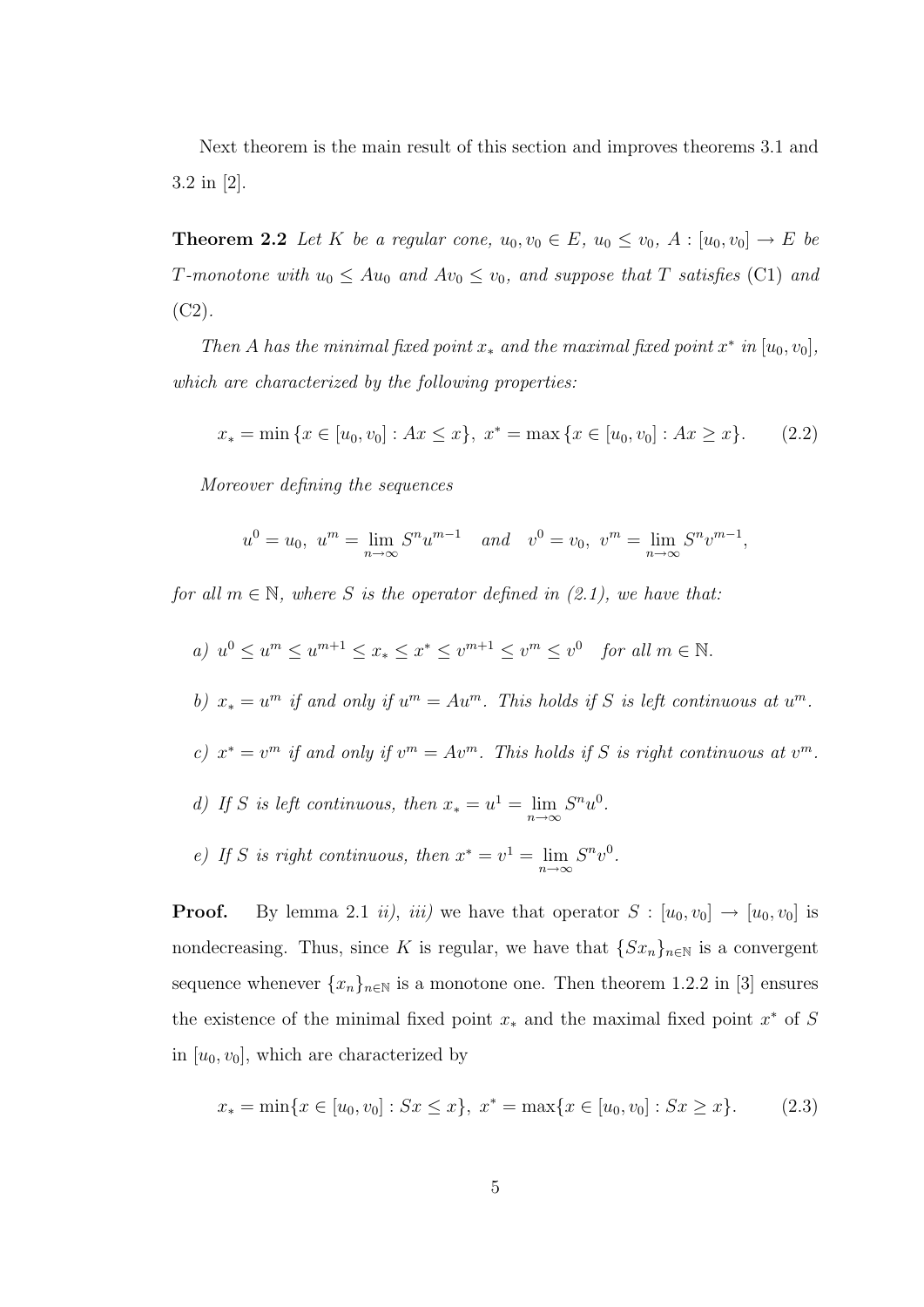From lemma 2.1, i) it follows then that  $x_*$  and  $x^*$  are the minimal and the maximal fixed points of A in  $[u_0, v_0]$ , respectively. Moreover, since  $S_x \leq (\geq)x$  if and only if  $Ax \leq (\geq)x$ , from (2.3) we obtain (2.2).

Finally, claims  $a$ )–e) follow by applying corollary 1.2.2 in [3] to operator S and taking into account that, by lemma 2.1, i),  $x = Sx$  if and only if  $x = Ax$ .

Now, we deduce the following particular case of theorem 2.2, which gives us a useful form to apply the previous existence result and imposes a one – sided Lipschitz condition in operator A.

**Corollary 2.3** Let K be a regular cone,  $u_0, v_0 \in E$ ,  $u_0 \leq v_0$ ,  $A : [u_0, v_0] \to E$  be an operator for which there is a real constant  $M \geq 0$  such that

$$
Ax - Ay \ge M(y - x), \quad x \ge y, \quad x, y \in [u_0, v_0], \tag{2.4}
$$

and such that  $u_0 \leq Au_0$  and  $Av_0 \leq v_0$ .

Then A has the minimal fixed point  $x_*$  and the maximal fixed point  $x^*$  in  $[u_0, v_0]$ , which are characterized by (2.2).

Moreover, defining  $u^1 = \lim_{n \to \infty} u_n$  and  $v^1 = \lim_{n \to \infty} v_n$  where

$$
u_n = \frac{1}{M+1} A u_{n-1} + \frac{M}{M+1} u_{n-1} \quad and \quad v_n = \frac{1}{M+1} A v_{n-1} + \frac{M}{M+1} v_{n-1},
$$

for all  $n \in \mathbb{N}$ , we have that:

- a)  $u_0 \le u_n \le u_{n+1} \le u^1 \le x_* \le x^* \le v^1 \le v_{n+1} \le v_n \le v_0$  for all  $n \in \mathbb{N}$ .
- b)  $x_* = u^1$  if and only if  $u^1 = Au^1$ . This holds if A is left continuous at  $u^1$ .
- c)  $x^* = v^1$  if and only if  $v^1 = Av^1$ . This holds if A is right continuous at  $v^1$ .

**Proof.** Condition (2.4) says us that A is T-monotone, defining  $Tx \equiv Mx$  for all  $x \in E$ . Furthermore T satisfies assumptions (C1) and (C2) whit  $\lambda = 1$ . Then, taking into account that operator  $S$  defined in  $(2.1)$  is given, in this particular situation, by

$$
Sx = \frac{1}{M+1}Ax + \frac{M}{M+1}x
$$
 for all  $x \in [u_0, v_0],$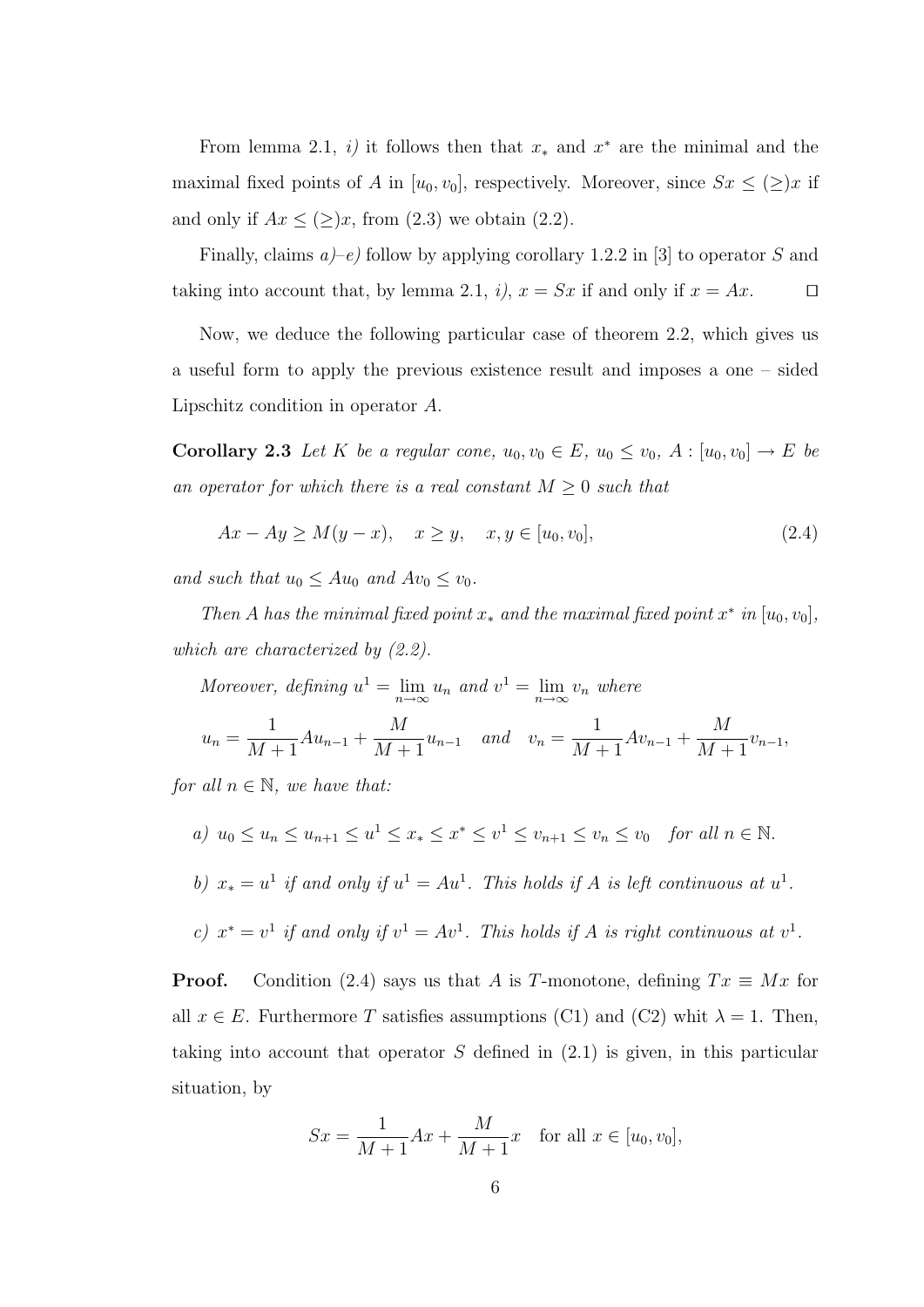that  $S$  is nondecreasing and that the lateral continuity of  $S$  is equivalent to the lateral continuity of A, the assertions follow from theorem 2.2.  $\Box$ 

## 3 A nontrivial example

In this section, we use the theory of  $T$ –monotone operators to approximate the unique solution of an initial value problem where the classical Picard iterates [4] do not converge and the monotone method coupled with lower and upper solutions [5] is not applicable.

To this end, consider the Cauchy problem

$$
x'(t) = f(t, x(t)), \text{ for all } t \in I = [0, 1], \quad x(0) = 0,
$$
\n(3.1)

where  $f: I \times \mathbb{R} \to \mathbb{R}$  is defined by

$$
f(t,x) = \begin{cases} -2t, & \text{if } t \in [0,1], \ x \ge t^2, \\ 2t - \frac{4x}{t}, & \text{if } t \in (0,1], \ 0 \le x \le t^2, \\ 2t, & \text{if } t \in [0,1], \ x \le 0. \end{cases}
$$

Although f is continuous, and therefore its study does not require the specific development of fixed points theorems for discontinuous operators, we have chosen this example due to the fact that problem (3.1) is a classical initial value problem for which the sequence of successive Picard approximations does not converge to a solution. Moreover, since  $f(t, \cdot)$  is nonincreasing we have that if problem  $(3.1)$ has a solution then it is unique (see [4], page 41).

On the other hand, the functions

$$
u_0(t) = -t^2
$$
 and  $v_0(t) = t^2$  for all  $t \in I$ ,

are a lower and an upper solution of (3.1) respectively, and then theorem 1.1.4 in [5] ensures that there exists a solution x of (3.1) such that  $u_0(t) \leq x(t) \leq v_0(t)$  for all  $t \in I$ . Therefore the unique solution of problem (3.1) lies between  $u_0$  and  $v_0$ .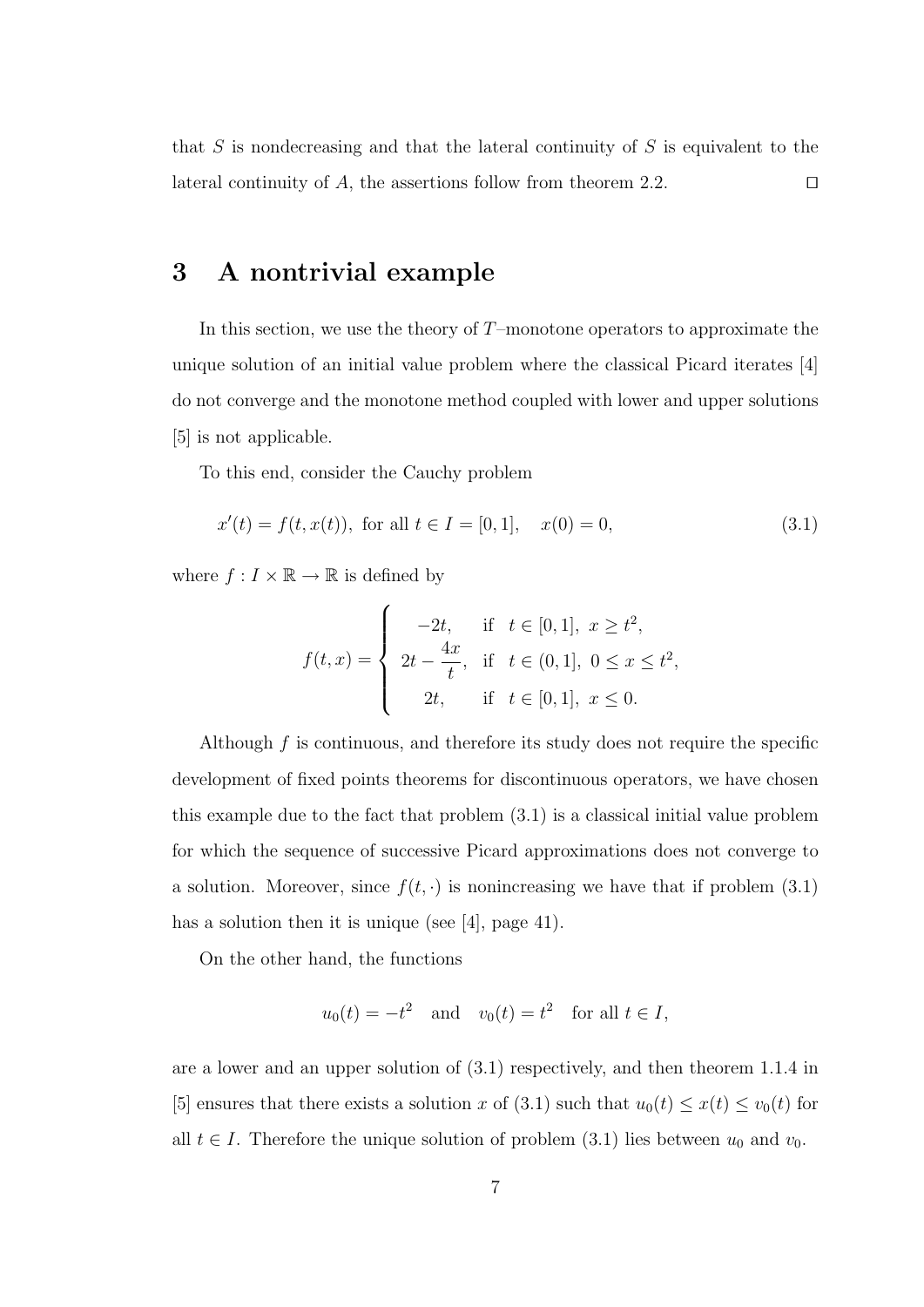We remark that the classical monotone iterative technique exposed at theorem 1.2.1 in [5] is not applicable to problem (3.1) since it does not exist  $M \geq 0$  such that

$$
f(t,x) - f(t,y) \ge -M(x-y) \quad \text{for all } t \in I \text{ and } -t^2 \le y \le x \le t^2.
$$

Clearly, the solutions of (3.1) are the fixed points of operator  $A: \mathcal{C}(I) \to \mathcal{C}(I)$ defined by

$$
Ax(t) = \int_0^t f(s, x(s))ds \text{ for all } t \in I.
$$

It is easy to verify that the set  $K = \{cv_0 : c \ge 0\}$ , is a regular cone in  $C(I)$ . For given  $x, y \in \mathcal{C}(I)$ , the partial ordering induced by K in  $\mathcal{C}(I)$ , which we will denote by  $\preceq$ , is the following:

 $x \preceq y$  if and only if there exists  $c = c(x, y) \geq 0$  such that  $y - x = cv_0$ .

It is obvious that  $u_0 \preceq v_0$  and that

$$
[u_0, v_0] := \{ x \in C(I) : u_0 \preceq x \preceq v_0 \} = \{ cv_0 : c \in [-1, 1] \}.
$$

Since  $Au_0 = v_0$  and  $Av_0 = u_0$  we have that

$$
u_0 \preceq Au_0
$$
 and  $Av_0 \preceq v_0$ .

Now, define  $T x \equiv 2 x$  for all  $x \in C(I)$ . We are going to prove that operator A is T-monotone in  $[u_0, v_0]$ . Let  $x, y \in [u_0, v_0]$  such that  $x \succeq y$ . Then  $y = c_1 v_0$  and  $x = c_2 v_0$ , with  $c_1, c_2 \in [-1, 1]$ ,  $c_1 \le c_2$  and we have that:

i) If 
$$
c_1, c_2 \in [-1, 0]
$$
, then  $Ay(t) - Ax(t) = 0$  for all  $t \in I$ .

ii) If 
$$
c_1 \in [-1, 0]
$$
 and  $c_2 \in (0, 1]$ , then  $Ay(t) - Ax(t) = 2x(t)$  for all  $t \in I$ .

iii) If  $c_1, c_2 \in (0, 1]$ , then  $Ay(t) - Ax(t) = 2(x(t) - y(t))$  for all  $t \in I$ .

Therefore it holds that

 $Ax - Ay \succeq 2(y - x)$ , for all  $x, y \in [u_0, v_0]$  such that  $x \succeq y$ .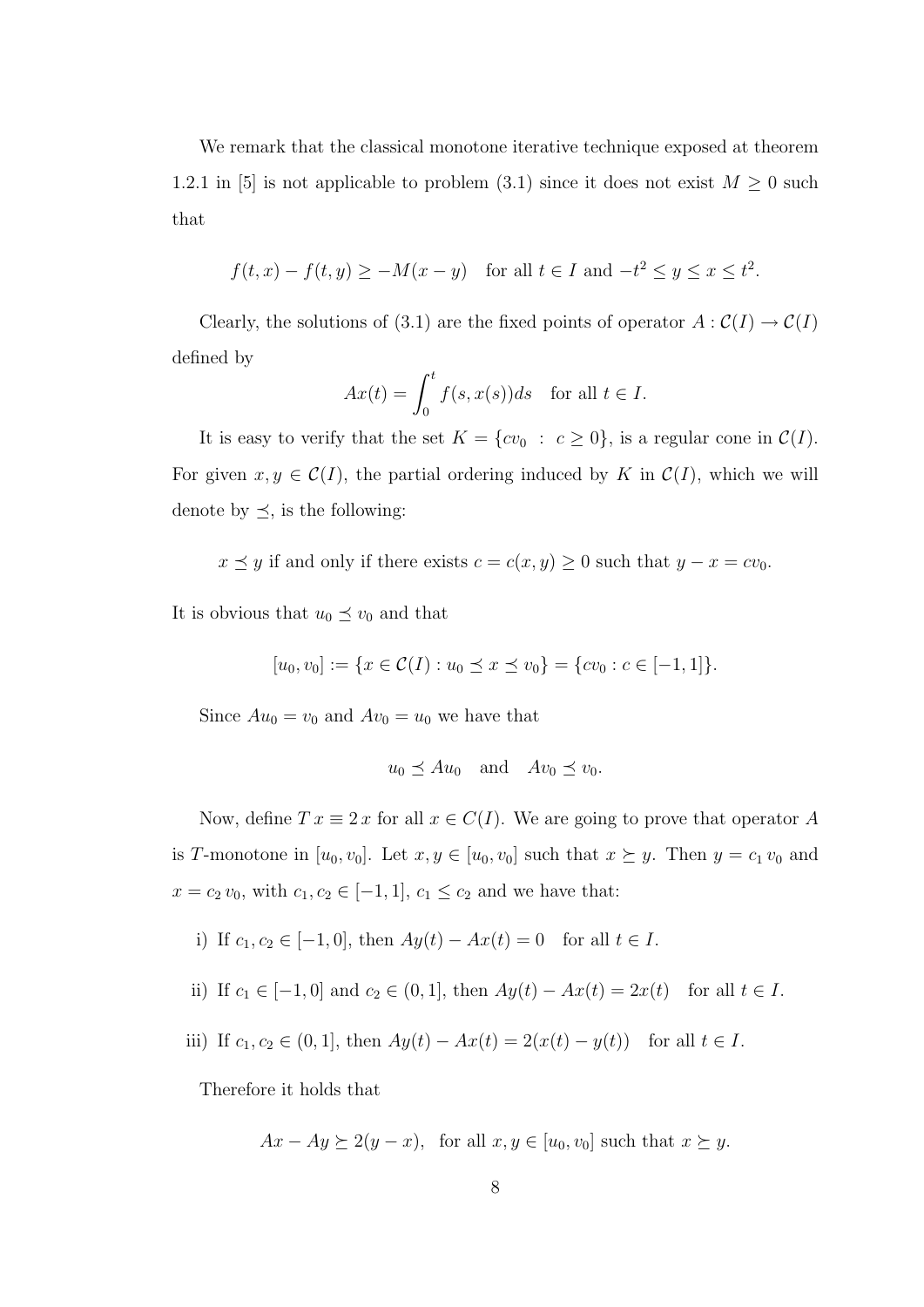As consequence, operator A satisfies (2.4) for  $M = 2$ . From the continuity of function  $f$  respect to the second variable, we deduce that operator  $A$  is continuous too. Now corollary 2.3 ensures us that the sequences

$$
u_n = \frac{1}{3}Au_{n-1} + \frac{2}{3}u_{n-1}
$$
 and  $v_n = \frac{1}{3}Av_{n-1} + \frac{2}{3}v_{n-1}$  for all  $n \in \mathbb{N}$ ,

converge to the minimal fixed point  $x_*$  and to the maximal fixed point  $x^*$  of A in  $[u_0, v_0]$ , respectively. It is easy to verify that

$$
u_1(t) = -\frac{1}{3}t^2
$$
,  $u_2(t) = \frac{1}{9}t^2$  and  $u_n(t) = \frac{1}{3}t^2$  for all  $n \ge 3$ ,  
 $v_n(t) = \frac{1}{3}t^2$  for all  $n \ge 1$ ,

and then

$$
x_*(t) = x^*(t) = \frac{1}{3}t^2
$$
 for all  $t \in I$ ,

is the unique fixed point of  $A$  and therefore it is also the unique solution of  $(3.1)$ .

### Acknowledgement

The authors thank the referee for helpful suggestions.

# References

- [1] Chen, Y. Z., Fixed points of T-monotone operators, Nonlinear Anal. 24 (8) 1281–1287 (1995).
- [2] Syau, Y. R., Some fixed point theorems of T-monotone operators, J. Math. Anal. Appl. 205 (2) 325–329 (1997).
- [3] Heikkilä, S. and Lakshmikantham, V., Monotone iterative techniques for discontinuous nonlinear differential equations, Marcel Dekker, New York, (1994).
- [4] Hartman, P., Ordinary differential equations, John Wiley & Sons, New York (1964).